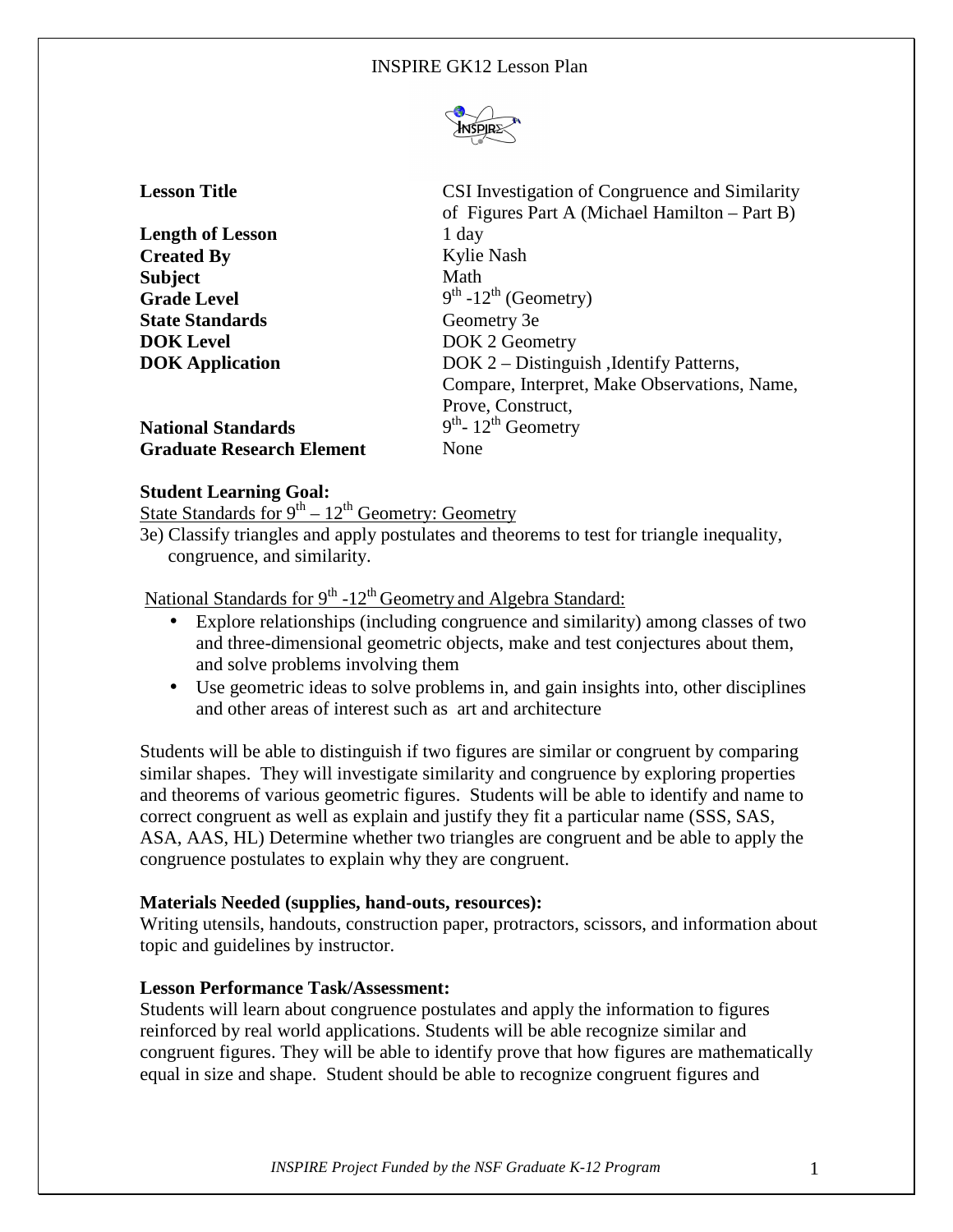

identify postulates of congruency and similarity. Students should be able to construct congruent figures and physically determine their congruency.

# **Lesson Relevance to Performance Task and Students:**

Allowing students to create 2-dimensional figures and measure their angles to determine congruency and investigate similarity postulates will strengthen their critical thinking skills and enhance their problem solving skills. Simulating real world applications will help strengthen math skills and design concepts to students as well as how math, specifically geometry can be applied to real world applications. Increase understanding the function follows form of how different geometric shapes and designs are similar to each other. Through the use of hands on activities to synthesize and interpret concepts learned in the classroom.

# **Anticipatory Set/Capture Interest:**

Students will be divided into groups of 3 to 4 and told that they are part of a team of CSI investigators in search of finding figures that are congruent and similar. The team who completes the worksheets and activities correctly will be considered super CSI investigators. Students will then be introduced to the concepts of congruence and then on to the similarity of triangular postulates needed to complete their detective tasks.

#### **Guided Practice:**

The instructor will give an introduction to types of congruent figures and given examples of each. Then the instructor will pose questions concerning similarity of figures and ask student to identify objects in the classroom that are congruent and similar based on their angles and sides. The instructor will go over the introductory worksheet (congruency\_intro\_sheet.docx).

Then they will be introduce the concepts of triangle similarity and congruency to the students using the triangle handout (triangle\_congruency.docx) teaching them about the postulates for (SSS, SAS, ASA, AAS, HL), so they understand how to identify triangle similarity and congruency. The instructor will then instruct the students work on a triangle cutout activity and apply the postulates to identify and name the different figures using a protractor and or ruler (cm is preferred measurement unit).

The instructor will then provide the guidelines for constructing triangle cutouts for measuring similarity described below.

### **Instructions:(Reference: Iris Eye Cutouts http://barryscientific.com/lessons/iriseye.html)**

**1**. On a piece of colored construction paper, draw an equilateral triangle with all three sides equal to 2 in or 5 cm.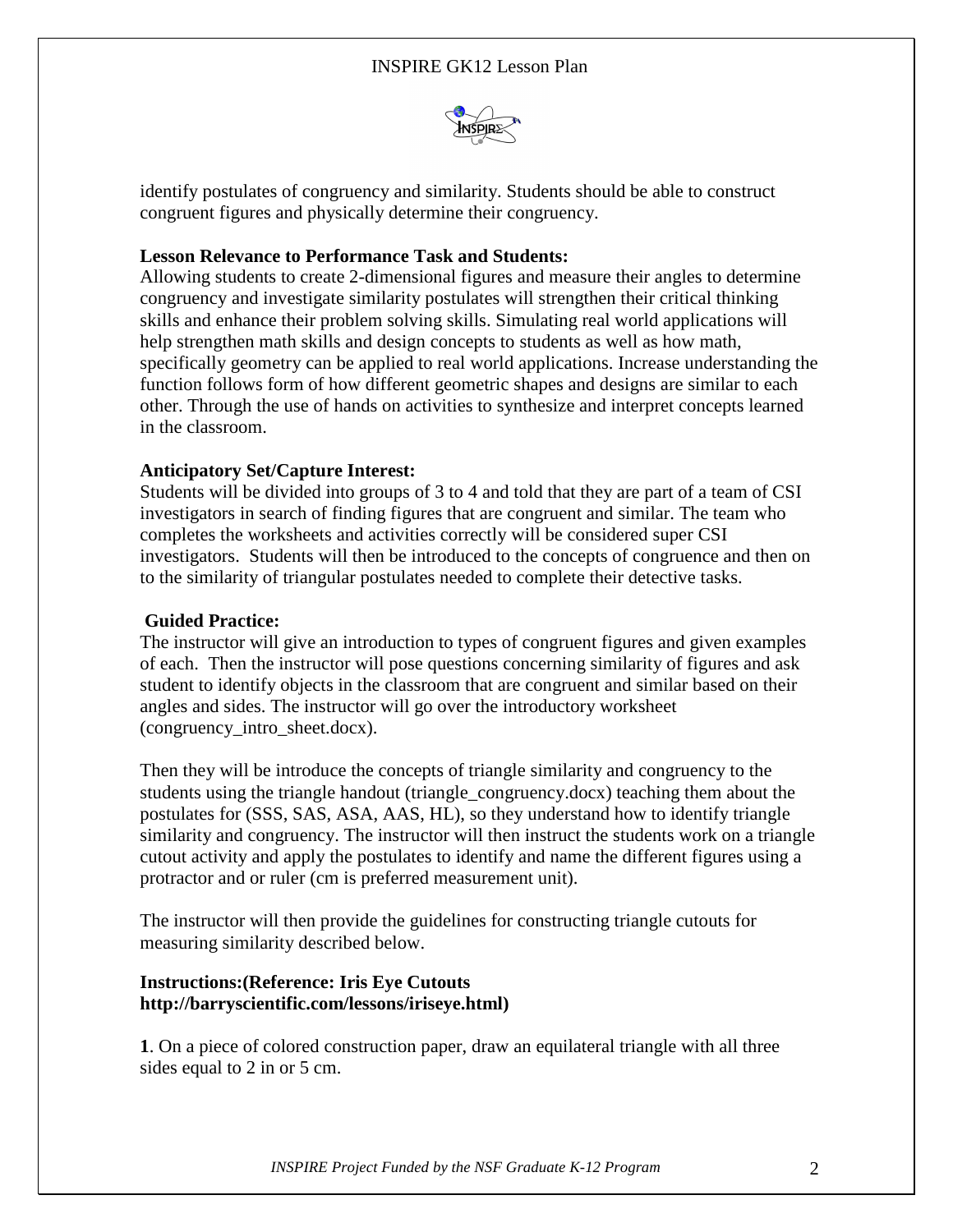

**2.** Cut this triangle out. Make sure to leave the paper *outside* the triangle intact; you'll be using the paper, not the triangle you cut out.

**3**. Draw a congruent triangle on a piece of white scrap paper. This will be your "pattern" triangle. Mark the center with a dot. (You can do this by filling in the grommet hole of the protractor.)

**4.**On the pattern triangle, use the center point and the protractor to make a new triangle, this time with all three sides equal to 4cm. Draw it so that its vertices fall on the line segments of the first (5cm) triangle; on different color construction paper.

**5.** Inside the 4cm triangle, use the same method to draw a 3cm triangle. Inside that, draw a 2cm triangle. You can point out to your students that all of these triangles are similar. (Make sure that each triangle is rotated the same way, so a spiraling pattern is created.)

**6.** Number the open spaces on your triangle, as shown below.



**7**. Place the triangular hole in the construction paper over the pattern triangle so that they match perfectly. Lightly tape the two pieces of paper together so they won't move, but so that they can be taken apart later.

**8**. Tape one colored strip over the section labeled "1" on the pattern triangle, so that it entirely covers this section and nothing more. Tape a second strip over the section labeled "2", and so on, until you cover all the numbered sections.

**9**. Remove the paper with the pattern triangle, and turn over the construction paper. You have your colored design?

**10**. Challenge your students to come up with creative color patterns. For example, a fun pattern is to use the same color strips for sections 1, 4, 7; for sections 2, 5, 8; and for sections 3, 6, 9.

Once the students have finished their design cutouts then they will be given a short 5 to 10 minute quiz (congruency\_quiz.docx). The instructor will discuss how this application can be applied to other real world applications. The instructor will also lead the discussion using the questions listed below: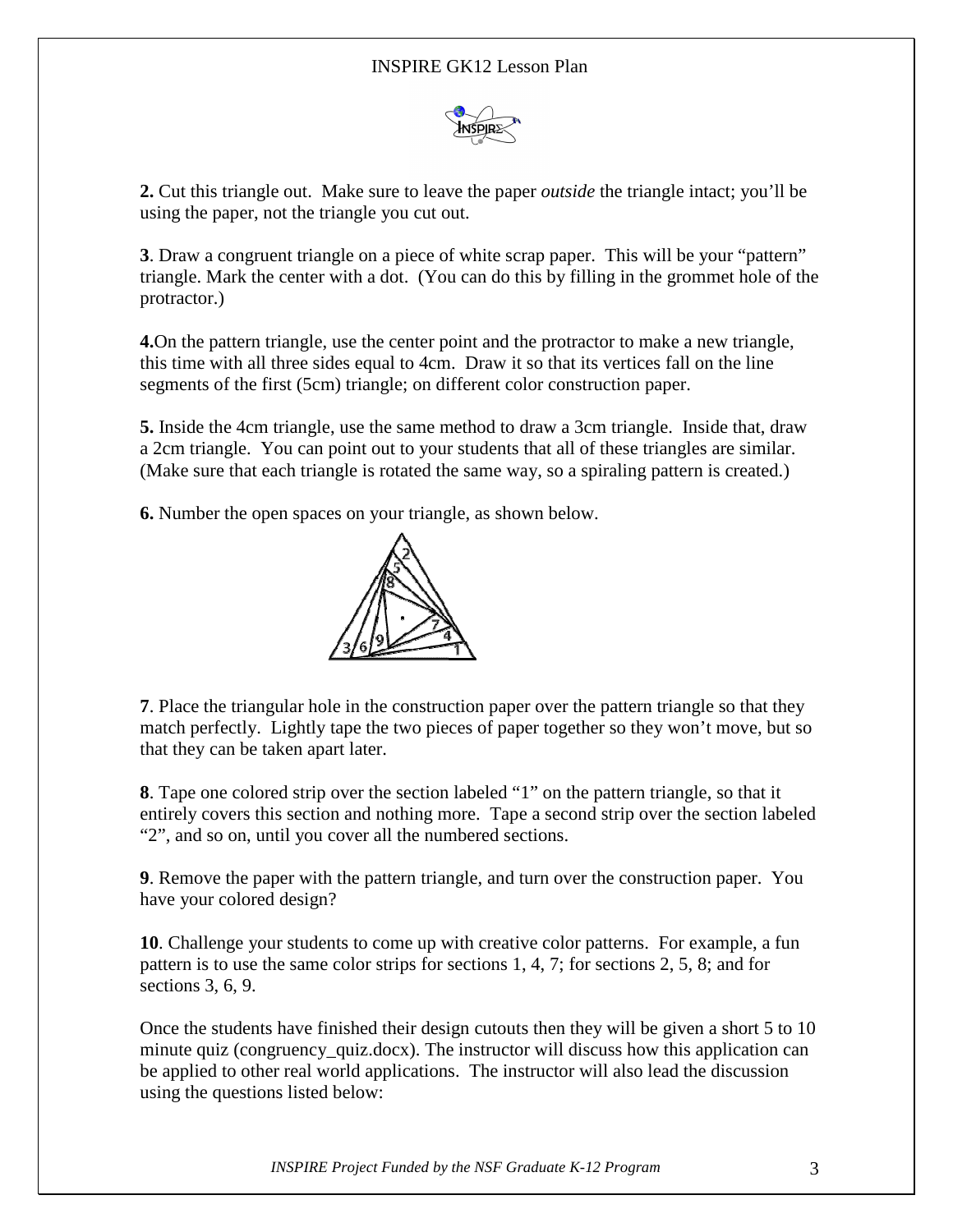

- 1.What is the sum of the angles of a triangle?
- 2.What pieces of information are needed to determine similarity of two triangles?
- 3.What tools are needed to measure angles?

\*\*Students can be given several sheets of colored construction paper.

# **Independent Practice:**

**A.** Students will first be introduced to congruency and similarity concepts by completing the worksheet with the guidance of the instructor. Then the students will be introduced to topics concerning the postulates of the triangle tests for congruency. They will then complete triangle congruency worksheet with the guidance of the instructor.

**B**. Once the students have collectively completed both worksheets then they can begin working on their triangle construction activity. This can be completed individually or by team depending on time constraints. Once the students have completed their designs then they can identity any postulates such as SSS, SAS, AAS, etc. They can swap each other's designs and measure the angles of the triangles using the protractor or keep their own and complete the same. They should expect all the interior angles to be the same. Identify what kinds of symmetry the triangles exhibit.

**C.** Once the students have finished their designs they will complete a five minute quiz, which they can use as a study guide for later.

# **Remediation and/or Enrichment:**

# Remediation:

Individual IEP, shorten activity by omitting the test for congruence postulates on triangles (SSS, SAS, ASA, AAS, HL), individual assistance. The quiz after the triangle activity could also be omitted or moved to another day.

Enrichment/Extension

1. Introduce students to an Escher tessellation drawing and discuss the congruence factors that exist.

# **Check(s) for Understanding:**

# Day One:

- 1. Ask students the definition of congruence and similarity.
- 2. Ask if two triangles are congruent then are each pair of corresponding angles are congruent?